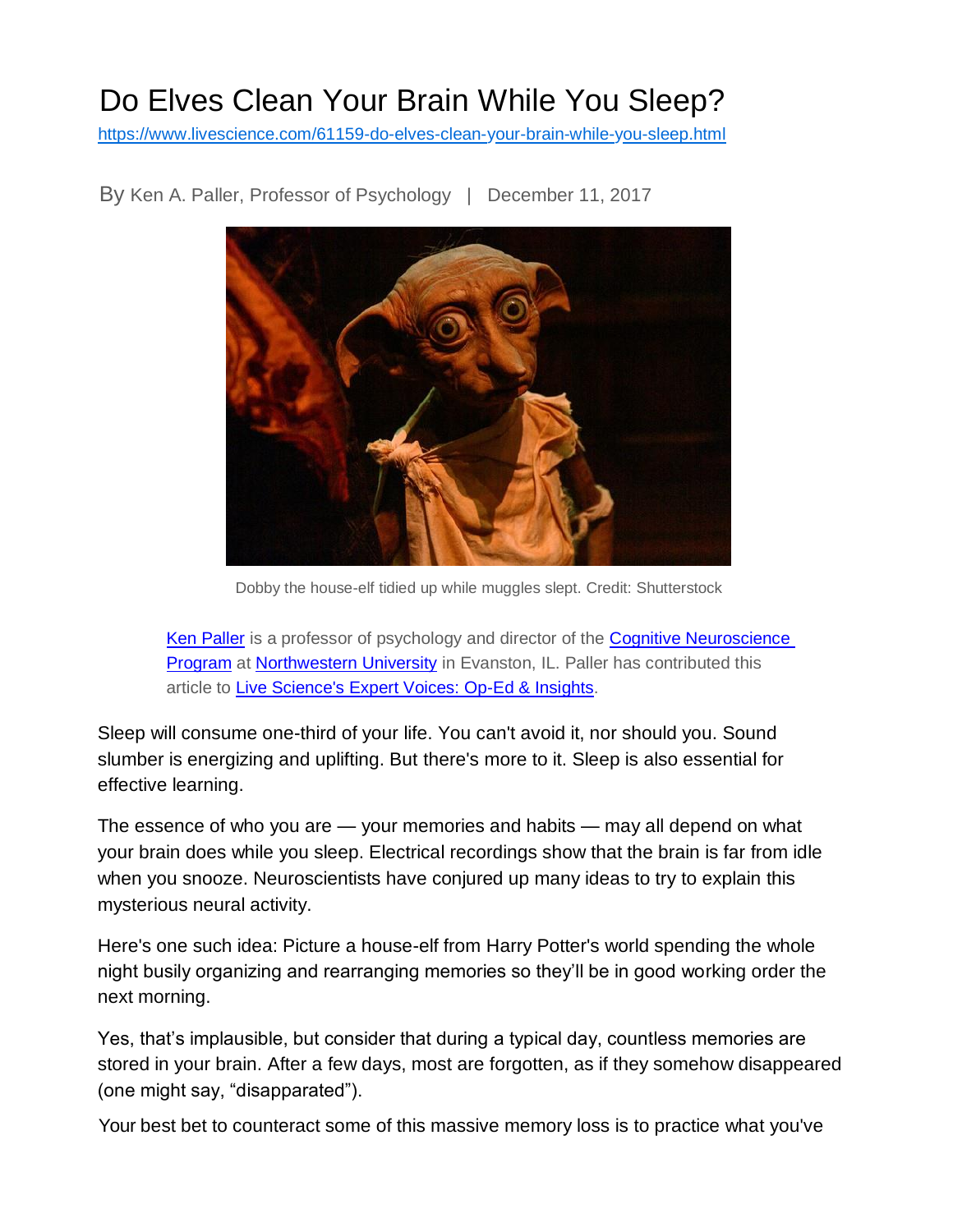learned, the same way actors rehearse lines of a play. Neuroscience research is helping us understand how new information can be gradually integrated into your brain's memory networks this way. When you want to memorize something, you should bring it to mind and rehearse it. Repeatedly. The effort you expend working to remember something pays off because corresponding brain networks change, enhancing long-term storage.

But that's not the only way to strengthen memory storage.

As I described in a new paper in the journal [Current Directions in Psychological Science,](http://journals.sagepub.com/toc/cdpa/26/6) recent investigations from many labs around the world show that this "rehearsal" also happens while we sleep — a time when we seemingly lack both the intention to rehearse and any awareness of doing so.

## Listen for the tone

A key methodological breakthrough fueling these new insights makes use of odors or sounds. For example, if a special tone is played while learning a particular fact, the tone and the fact can be linked. Later, during sleep, that same tone can provoke the neural plasticity (changes in connections between neurons) central to storing that information within the brain's circuitry.

Although the orthodox view used to be that hearing is mostly inoperative during sleep, in 2009 my students and I discovered that [subtle sounds played during deep sleep promoted](http://www.nytimes.com/2009/11/20/science/20sleep.html)  [rehearsal](http://www.nytimes.com/2009/11/20/science/20sleep.html) without awakening our volunteers. The sounds worked as "memory reminders" because they could readily [reactivate recently acquired information in the brain.](https://www.ncbi.nlm.nih.gov/pubmed/23433937)

In these experiments, now repeated many times, we ask people to learn locations of various objects while listening to specific sounds, and then they take a nap in the lab. After they wake up, they recall locations more accurately for objects linked with sounds that we surreptitiously played during sleep. In this way, sound presentations during sleep have allowed neuroscientists to hack into recent memories.

## Memory "hacking"

These findings raise the possibility that people could select specific memories to reactivate while they sleep in their own homes. Why do this? Ordinarily, natural reactivation of memories in sleep may not be optimal, and we unknowingly rehearse things we'd prefer to forget. For example, is your sleep filled with annoying advertising you encountered during the day? Perhaps you could shift the bias to emphasize what you really want to remember instead.

The possibilities for selecting memories to consolidate during sleep are vast, including the strengthening of specific skills. Researchers in 2015 conducted a study showing they could boost **learning of Dutch vocabulary** using verbal cues during sleep. Similarly, work from my